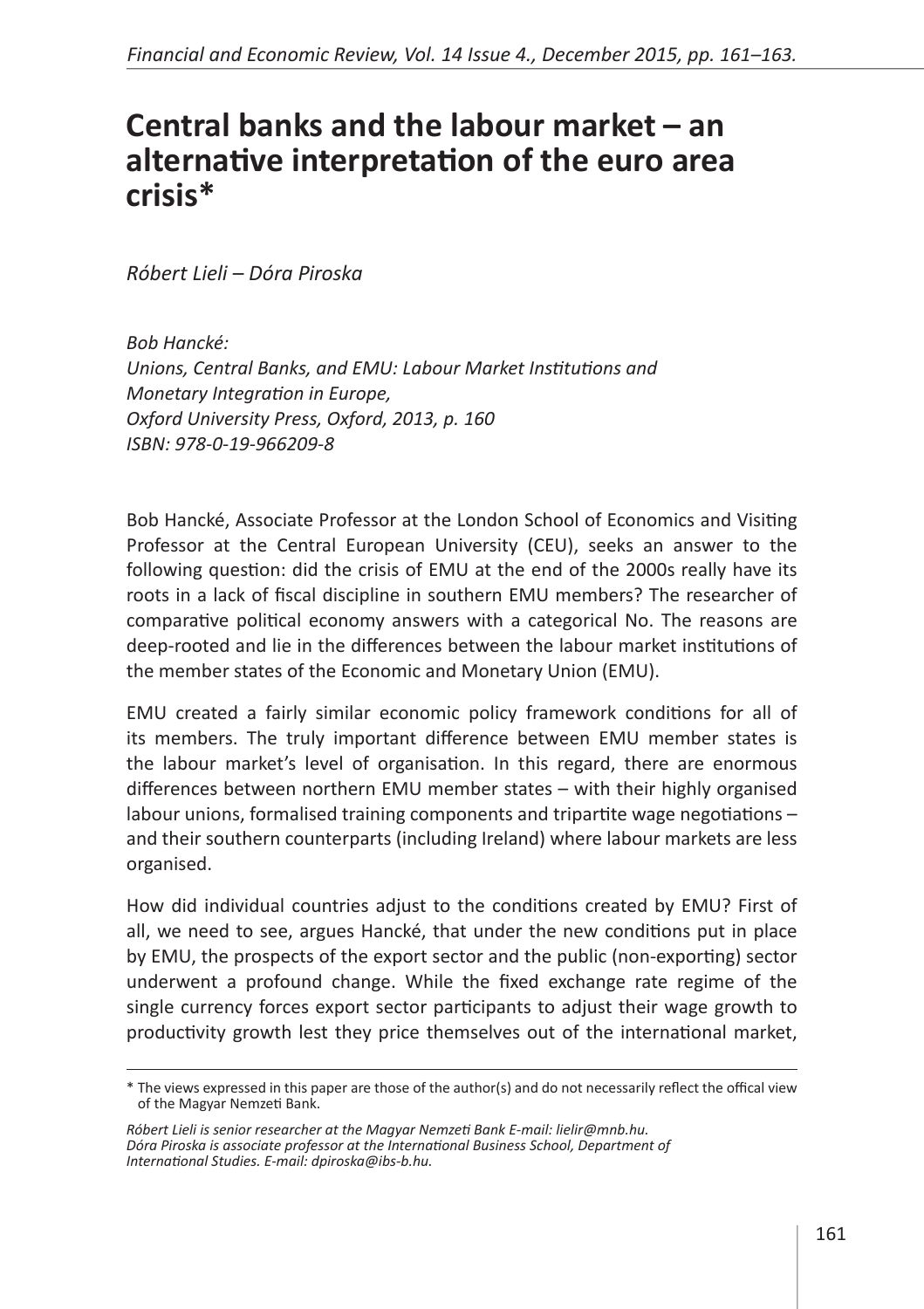wage demands in the public sector are not constrained either by the reaction of competitors or by a potential monetary policy retaliation of the central bank. While the established system was preserved in northern countries in the 2000s and wage claims in the public sector were aligned to the possibilities of the exporting sector, wage demands in the public sectors of southern economies and Ireland escaped the constraints previously imposed by the Maastricht regime. Wage growth in the public sector, however, implied wage claims in the export sector as well, and as a result of these two effects, EMU member states saw widely diverging rates of wage growth.

How did all this lead to the 2010 EMU crisis? In his reply, Hancké stresses the importance of the real exchange rate. The real exchange rate expresses the price of the same goods and services denominated in the same currency, as perceived in different countries. In other words, a lower real exchange rate in a given country translates to a lower price level in that country. While the real exchange rate depends on numerous factors, in developed capitalist economies such as EMU member states, wages are among the most important determinants. It appears that northern EMU member states managed to keep wage growth under control through wage coordination institutions, while in southern EMU members, where the previous social arrangements had been abandoned after the adoption of the euro, wages grew unchecked. And, in a more or less closed commercial zone, a relative decline in wages (or more precisely, unit labour costs – ULC – as Hancké suggests) in a country implies that the country concerned gains a competitive advantage over those recording rising wages.

Not surprisingly, in his conclusions and recommendations Hancké proposes a higher level of labour market organisation for southern member states facing balance of payments problems. The author dismisses the notion that labour market institutions take an extremely long time to develop and can only be established in a specific historical and social environment. Citing the example of Italy in the 1990s, he asserts that efficient institutions can be put in place through top-down arrangements even under unfavourable conditions. In other words, as opposed to arguments advocating labour market liberalisation, Hancké points out that greater efficiency can be achieved through a high level of organisation.

The greatest strength of Hancké's study is that it attributes the euro crisis escalating in 2010 to a single factor: the diverging effects of the labour market and financial integration across EU Member States. This makes his analysis elegant, coherent and logical. Ironically, this is also the weakness of his paper: the author neglects or barely touches upon several factors that had a profound effect on the stability of the euro area. For example, it is hard to provide a true explanation for Greece's bankruptcy or Spain and Portugal's protracted inability to recover from the